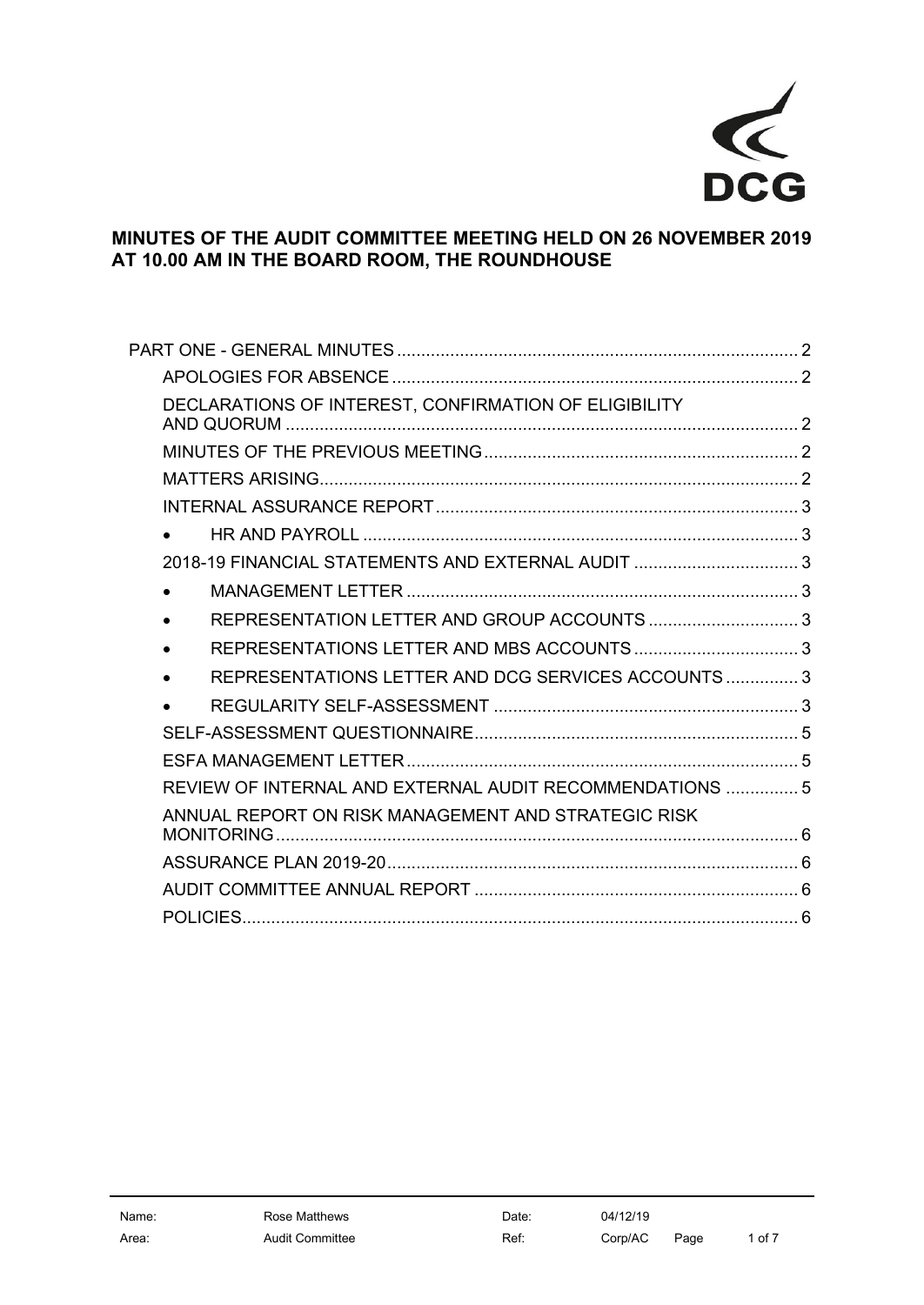

## **MINUTES OF THE AUDIT COMMITTEE MEETING HELD ON TUESDAY 26 NOVEMBER 2019 AT 10.00 AM IN THE BOARD ROOM, THE ROUNDHOUSE**

Present: Kevin Slack (Chair), Hazel Clint, Mike Kapur, Rosslyn Green

In attendance: Richard Eaton (CFO) Michael Ford (DPO) Heather Simcox (Deputy CEO) Jonathan Creed (ICCA – Internal Auditors) Kyla Bellingall (BDO – External Auditors) Rose Matthews (Clerk)

Prior to commencing formal business, Governors met in private with the representatives from ICCA and BDO

<span id="page-1-4"></span><span id="page-1-3"></span><span id="page-1-2"></span><span id="page-1-1"></span><span id="page-1-0"></span>

| <b>PART ONE - GENERAL MINUTES</b>        | <b>Action</b>                                                                                                                                                     | Date  |          |      |        |
|------------------------------------------|-------------------------------------------------------------------------------------------------------------------------------------------------------------------|-------|----------|------|--------|
| 23/19-20<br><b>APOLOGIES FOR ABSENCE</b> |                                                                                                                                                                   |       |          |      |        |
|                                          | There were no apologies for absence.                                                                                                                              |       |          |      |        |
| 24/19-20                                 | DECLARATIONS OF INTEREST, CONFIRMATION OF<br><b>ELIGIBILITY AND QUORUM</b>                                                                                        |       |          |      |        |
|                                          | All members were eligible and the meeting was<br>confirmed to be quorate.                                                                                         |       |          |      |        |
|                                          | There were no new declarations.                                                                                                                                   |       |          |      |        |
| 25/19-20                                 | <b>MINUTES OF THE PREVIOUS MEETING</b>                                                                                                                            |       |          |      |        |
|                                          | <b>RESOLVED:</b> The minutes of the meeting held on 24<br>September 2019 were formally approved and signed as<br>a true and accurate record.                      |       |          |      |        |
| 26/19-20                                 | <b>MATTERS ARISING</b>                                                                                                                                            |       |          |      |        |
| 06/19-20                                 | A paragraph had been included in the report with regard<br>to the two internal audit reviews that did not take place<br>within the academic year to indicate why. |       |          |      |        |
| 08/19-20                                 | A sentence had been included in the internal and<br>external audit recommendations report with the Group's<br>response actions.                                   |       |          |      |        |
| 11/19-20                                 | The Clerk had circulated the benchmarks set by the FE<br>Commissioner in 2015 to Committee members.                                                               |       |          |      |        |
| Name:                                    | <b>Rose Matthews</b>                                                                                                                                              | Date: | 04/12/19 |      |        |
| Area:                                    | <b>Audit Committee</b>                                                                                                                                            | Ref:  | Corp/AC  | Page | 2 of 7 |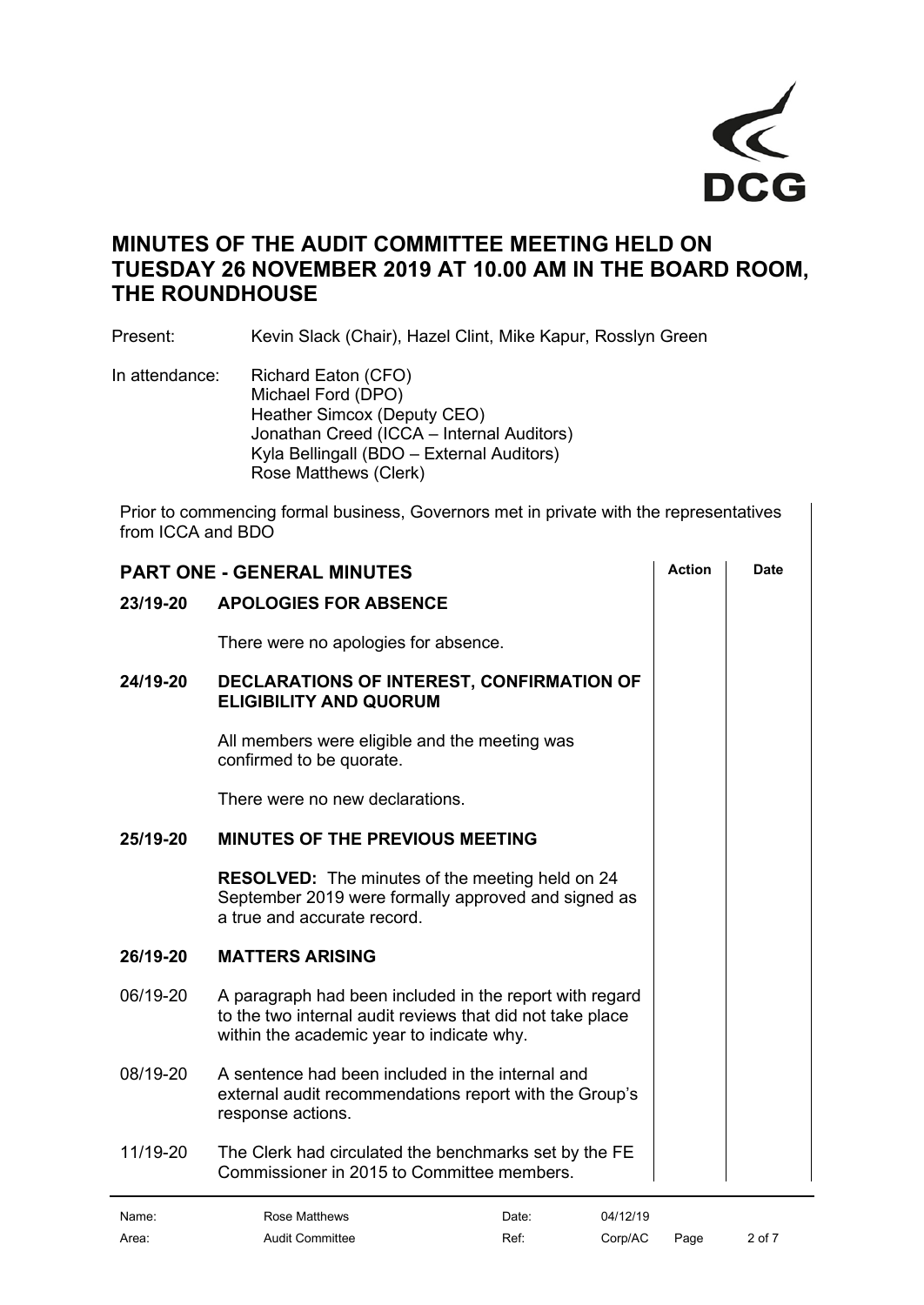<span id="page-2-7"></span><span id="page-2-6"></span><span id="page-2-5"></span><span id="page-2-4"></span><span id="page-2-3"></span><span id="page-2-2"></span><span id="page-2-1"></span><span id="page-2-0"></span>

| 12/19-20 | The Clerk had provided a covering report for the Audit<br><b>Committee Annual Report.</b>                                                                                                                                                                                                                                                    |           |          |
|----------|----------------------------------------------------------------------------------------------------------------------------------------------------------------------------------------------------------------------------------------------------------------------------------------------------------------------------------------------|-----------|----------|
| 15/19-20 | The policies featured on the agenda for this meeting.                                                                                                                                                                                                                                                                                        |           |          |
| 27/19-20 | <b>INTERNAL ASSURANCE REPORT</b><br><b>HR AND PAYROLL</b><br>$\bullet$                                                                                                                                                                                                                                                                       |           |          |
|          | Jonathan Creed, of Internal Auditors ICCA, provided a<br>verbal response. The field work had been completed<br>last week and a written report would be presented at the<br>next meeting.                                                                                                                                                     |           |          |
|          | There were some minor points relating to expense<br>submissions, however the main findings related to<br>segregation of duties within Payroll and HR, with more<br>people than anticipated with end to end access.                                                                                                                           |           |          |
|          | It was noted roles and responsibilities were being<br>reviewed as part of the key principles of ISO27001. It<br>was made clear this was not a reflection on the<br>employees involved. It was also noted Payroll had<br>previously sat within the Finance Department.                                                                        | <b>RE</b> | 10/03/20 |
| 28/19-20 | <b>2018-19 FINANCIAL STATEMENTS AND EXTERNAL</b><br><b>AUDIT</b><br><b>MANAGEMENT LETTER</b><br><b>REPRESENTATION LETTER AND GROUP</b><br><b>ACCOUNTS</b><br><b>REPRESENTATIONS LETTER AND MBS</b><br>$\bullet$<br><b>ACCOUNTS</b><br><b>REPRESENTATIONS LETTER AND DCG</b><br><b>SERVICES ACCOUNTS</b><br><b>REGULARITY SELF-ASSESSMENT</b> |           |          |
|          | Kyla Bellingall, of External Auditors BDO, presented the<br><b>External Audit Completions Report.</b>                                                                                                                                                                                                                                        |           |          |
|          | The financial statements were substantially complete,<br>with a few outstanding matters. The post balance sheet<br>events was awaited and a copy of the letter of<br>representation was enclosed in the pack, which would<br>be issued for signature by the Chair at the Corporation<br>meeting.                                             |           |          |
|          | The ESFA Funding Reconciliation Statement would not<br>be received until December.                                                                                                                                                                                                                                                           |           |          |
|          | Outstanding actions were listed in the appendices, but it<br>was noted some of these had already been completed.                                                                                                                                                                                                                             |           |          |
|          | Kyla anticipated they would be issuing an unqualified<br>audit opinion.                                                                                                                                                                                                                                                                      |           |          |
|          |                                                                                                                                                                                                                                                                                                                                              |           |          |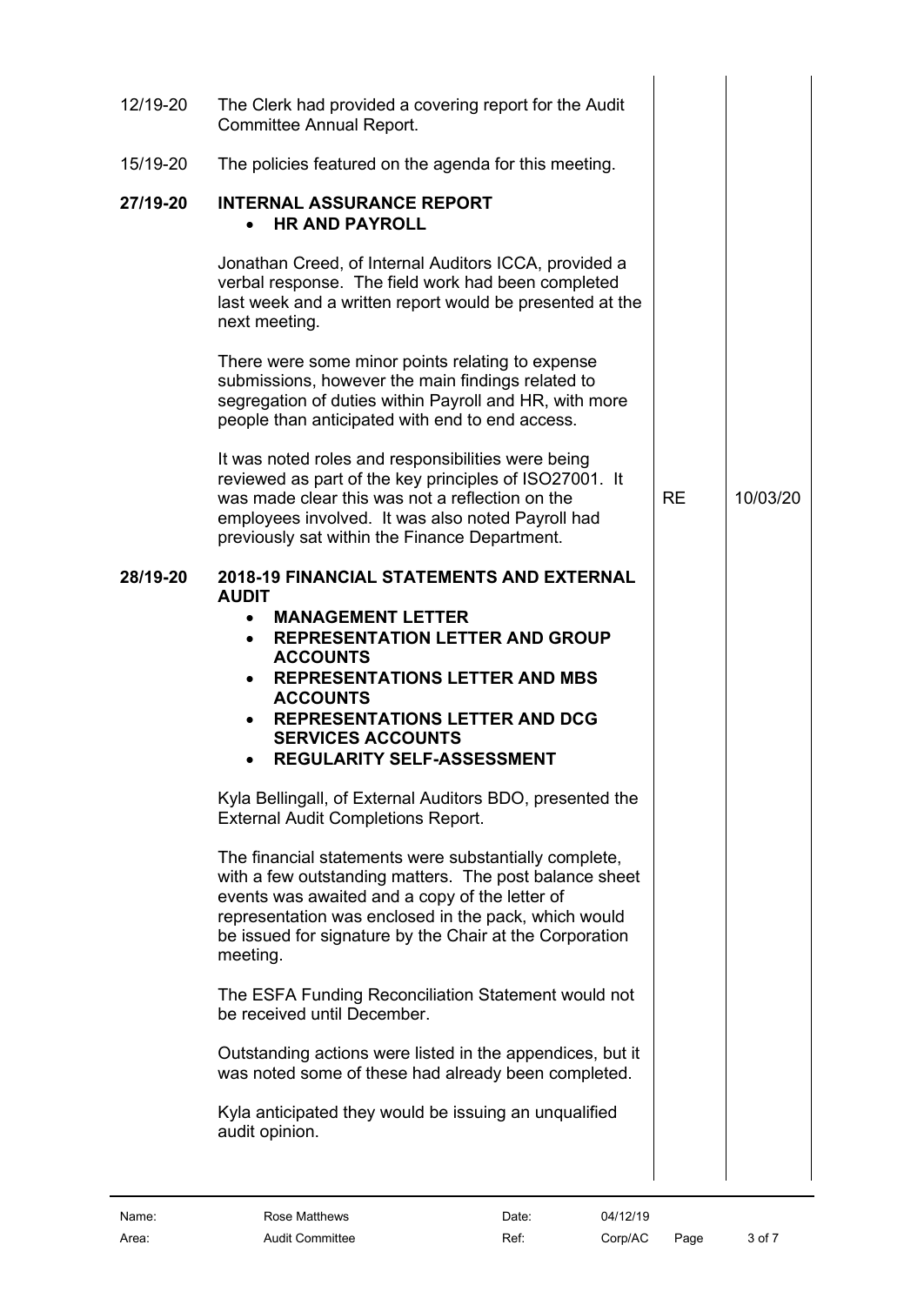| Name: | Rose Matthews                                                                                                                                                                                                                                                                                                                      | Date: | 04/12/19 |           |          |
|-------|------------------------------------------------------------------------------------------------------------------------------------------------------------------------------------------------------------------------------------------------------------------------------------------------------------------------------------|-------|----------|-----------|----------|
|       | Rosslyn agreed to discuss further queries on DCG's<br>financial statements to the CFO.                                                                                                                                                                                                                                             |       |          |           |          |
|       | The Deputy CEO confirmed there were employees<br>sitting within the company.                                                                                                                                                                                                                                                       |       |          |           |          |
|       | Rosslyn queried the role of DCG Services Limited and<br>whether it had a pension scheme.                                                                                                                                                                                                                                           |       |          |           |          |
|       | It was agreed to defer this to the Finance Committee to<br>review at their next meeting.                                                                                                                                                                                                                                           |       |          | <b>RM</b> | 11/12/19 |
|       | Rosslyn Green questioned the subsidiary accounts.<br>She said under the small companies exemptions the<br>Group was disclosing more than it needed to. Kyla said<br>it was common practice to include more information in<br>the subsidiaries in colleges.                                                                         |       |          |           |          |
|       | The follow up from previous years was shared and the<br>DPO requested the third point in relation to single sign-<br>on be removed as it had been addressed. Kyla agreed<br>to follow up.                                                                                                                                          |       |          | KB        | 16/12/19 |
|       | Kyla highlighted a proposed adjustment in relation to the<br>Research grant income.                                                                                                                                                                                                                                                |       |          |           |          |
|       | The Lennartz liability remained a risk. It was noted this<br>was a sector wide issue.                                                                                                                                                                                                                                              |       |          |           |          |
|       | Detail was discussed relating to the LGPS pensions<br>liability. The scheme liability had increased significantly,<br>but the actuary team assumptions had been reviewed<br>and BDO were comfortable these were not materially<br>misstated. The CFO confirmed the LGPS statement in<br>December would clarify the final position. |       |          |           |          |
|       | The Committee Chair questioned dilapidation provision.<br>The CFO confirmed this mainly related to the Johnson<br>Building, but that the Group had also vacated the<br>Alfreton site                                                                                                                                               |       |          |           |          |
|       | Kyla agreed to update the report, which referred to<br>'university' on page 8.                                                                                                                                                                                                                                                     |       |          | KB        | 16/12/19 |
|       | The ESFA funding reconciliation would conclude the<br>work.                                                                                                                                                                                                                                                                        |       |          |           |          |
|       | An overview of the audit risks was provided over the<br>three main income streams. These had been included<br>in the audit plan and work had now completed in these<br>areas.                                                                                                                                                      |       |          |           |          |
|       | Materiality had not changed from the Audit Plan.                                                                                                                                                                                                                                                                                   |       |          |           |          |
|       | No items of non-compliance with group accounting<br>policies were identified an there were no policy changes<br>which had impacted the current year.                                                                                                                                                                               |       |          |           |          |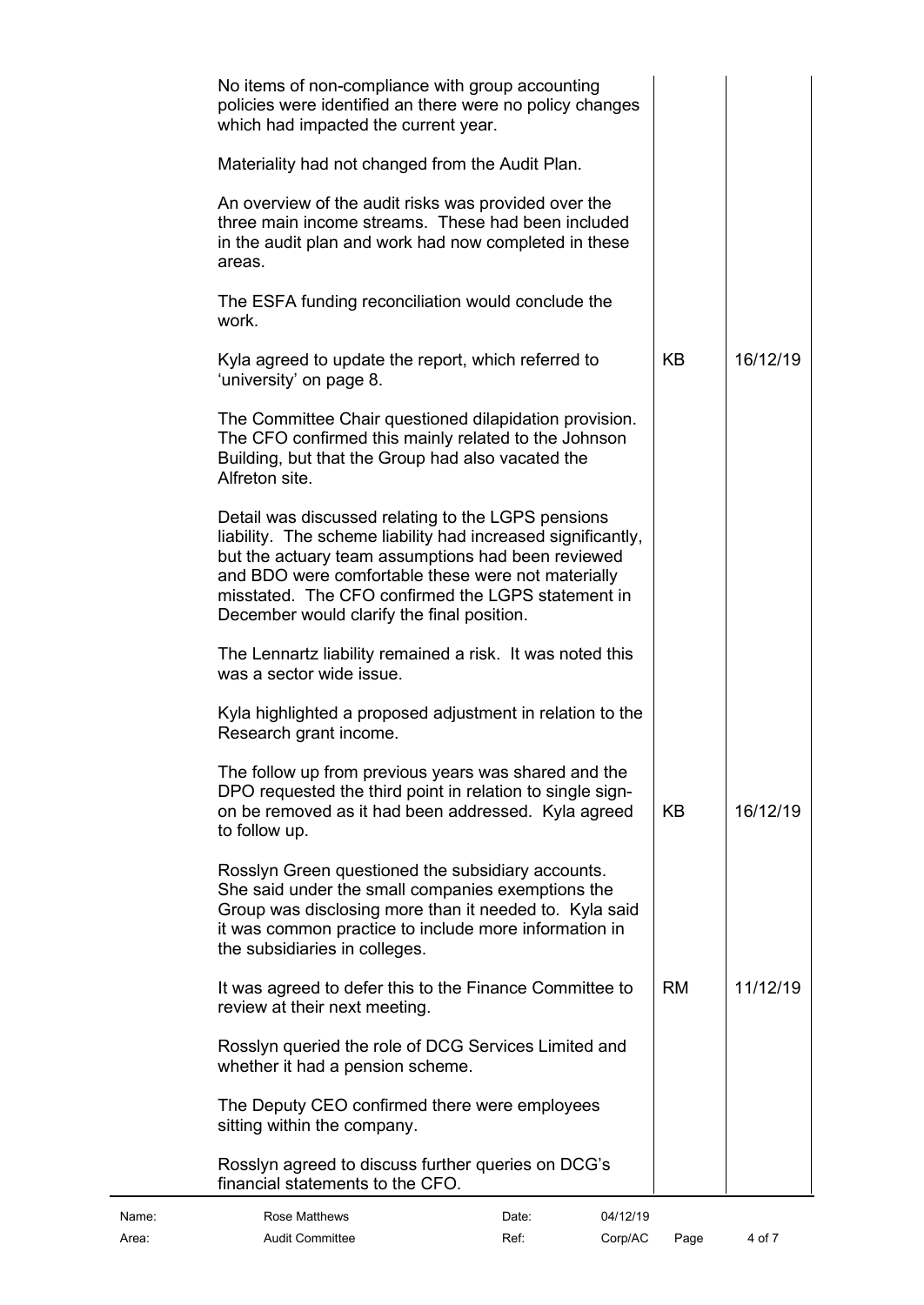<span id="page-4-2"></span><span id="page-4-1"></span><span id="page-4-0"></span>

| 29/19-20 | The Chair congratulated the CFO and his team for<br>meeting the audit timetable deadlines and advised the<br>auditors had praised the CFO and his team. The Chair<br>asked that this be shared with the rest of the team.<br><b>RECOMMEND: The Committee recommended the</b><br><b>DCG Financial Statements to Corporation for</b><br>approval subject to a review by the Finance<br>Committee.<br><b>RECOMMEND: The Committee recommended the</b><br>subsidiary accounts following review by the Finance<br><b>Committee and the subsidiary AGM meetings.</b><br><b>SELF-ASSESSMENT QUESTIONNAIRE</b><br>The Self-Assessment Questionnaire had been reviewed<br>by the CFO and Clerk. |           |          |
|----------|----------------------------------------------------------------------------------------------------------------------------------------------------------------------------------------------------------------------------------------------------------------------------------------------------------------------------------------------------------------------------------------------------------------------------------------------------------------------------------------------------------------------------------------------------------------------------------------------------------------------------------------------------------------------------------------|-----------|----------|
|          | The questionnaire was produced by the ESFA and<br>highlighted by Eileen Milner in her recent letter to<br>Corporations. It was considered best practice to review<br>the document throughout the year.<br>An initial overview had been provided. Members were<br>assured a more detailed document was being produced<br>to evidence all the points included in the questionnaire<br>from a management perspective.<br>Mike Kapur asked Jonathan Creed, of ICCA, whether<br>the level of evidence contained currently was sufficient<br>compared with other colleges across the sector.<br>Jonathan said it was consistent with others he had seen.                                     |           |          |
|          | The was agreed a covering report should be provided in<br>the future to outline the purpose of the document.<br><b>RECOMMEND: The Committee recommended the</b><br>Self-Assessment Questionnaire to Corporation for<br>approval.                                                                                                                                                                                                                                                                                                                                                                                                                                                       | <b>RM</b> | 10/03/20 |
| 30/19-20 | <b>ESFA MANAGEMENT LETTER</b>                                                                                                                                                                                                                                                                                                                                                                                                                                                                                                                                                                                                                                                          |           |          |
|          | The CFO confirmed the funding audit letter was still<br>awaited by the ESFA, however a confirmation e-mail had<br>been received from RSM, who completed the audit,<br>confirming all a queries had been actioned and the audit<br>completed with an unqualified opinion.                                                                                                                                                                                                                                                                                                                                                                                                               |           |          |
| 31/19-20 | <b>REVIEW OF INTERNAL AND EXTERNAL AUDIT</b><br><b>RECOMMENDATIONS</b>                                                                                                                                                                                                                                                                                                                                                                                                                                                                                                                                                                                                                 |           |          |
|          | Michael Ford shared the Internal and External<br>Recommendations Monitoring Report, 19 of the 27<br>actions had been completed. The others remained on<br>target for completion.                                                                                                                                                                                                                                                                                                                                                                                                                                                                                                       |           |          |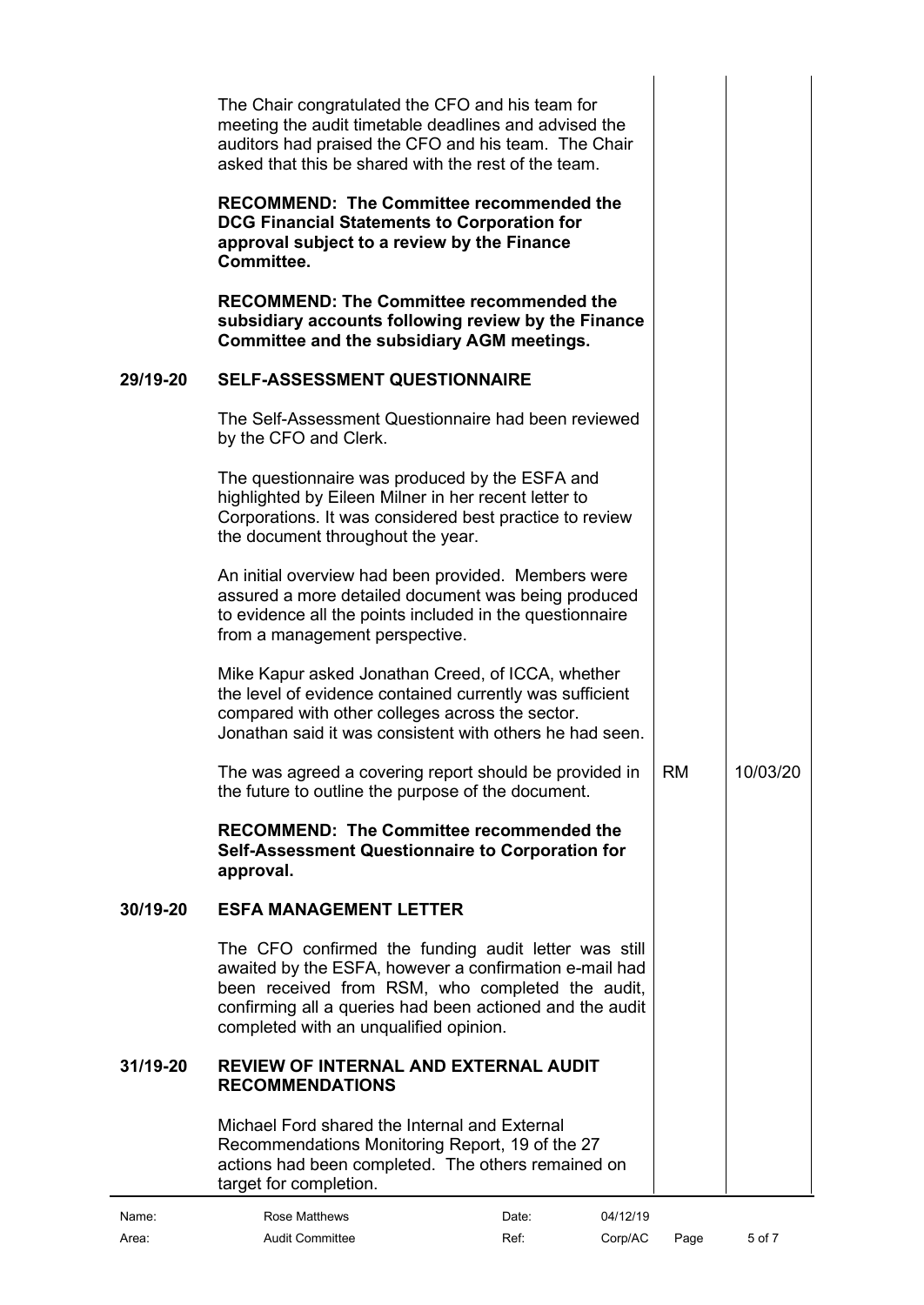<span id="page-5-2"></span><span id="page-5-1"></span><span id="page-5-0"></span>

|          | Those relating to the Funding Audit would be signed off<br>once the ESFA management letter had been received.                                                                                                                                                                                 |       |          |           |          |
|----------|-----------------------------------------------------------------------------------------------------------------------------------------------------------------------------------------------------------------------------------------------------------------------------------------------|-------|----------|-----------|----------|
| 32/19-20 | <b>ANNUAL REPORT ON RISK MANAGEMENT AND</b><br><b>STRATEGIC RISK MONITORING</b>                                                                                                                                                                                                               |       |          |           |          |
|          | The Annual Risk Management Report and latest<br>Corporate Risk Register was shared with Committee<br>Members. Throughout the year members have<br>maintained a broad focus of the key risks.                                                                                                  |       |          |           |          |
|          | Those risks reduced or closed due to successful<br>preventative measures were identified in the report and<br>key actions for 19-20 summarised.                                                                                                                                               |       |          |           |          |
|          | An overview of resolved litigation cases was shared.                                                                                                                                                                                                                                          |       |          |           |          |
| 33/19-20 | <b>ASSURANCE PLAN 2019-20</b>                                                                                                                                                                                                                                                                 |       |          |           |          |
|          | The Assurance Plan for 2019-20 was shared which had<br>been cross referenced against the Internal Auditor's<br>Audit Plan for 2019-20.                                                                                                                                                        |       |          |           |          |
|          | The document would be updated as the audits took<br>place and any emerging issues identified.                                                                                                                                                                                                 |       |          |           |          |
| 34/19-20 | <b>AUDIT COMMITTEE ANNUAL REPORT</b>                                                                                                                                                                                                                                                          |       |          |           |          |
|          | The Committee Chair presented the Audit Committee<br>Annual Report, which had been reviewed by the Clerk<br>and provided evidence for the Committee to capture the<br>assurances required to form a robust opinion of the<br>Group's governance, risk management and control<br>arrangements. |       |          |           |          |
|          | Mike Kapur reflected that although he had been unable<br>to attend some meetings, he provided feedback on<br>reports through the Clerk. He asked that this be<br>reflected in the report. The Clerk agreed to revise.                                                                         |       |          | <b>RM</b> | 16/12/19 |
|          | <b>RESOLVED: The Committee approved the Audit</b><br><b>Committee Annual Report subject to the revision</b><br>reference above and would present this to the<br>Corporation at its meeting on 16 December 2019.                                                                               |       |          | Chair     | 16/12/19 |
| 35/19-20 | <b>POLICIES</b>                                                                                                                                                                                                                                                                               |       |          |           |          |
|          | The Corporation had received the following policies for<br>remotely for approval which had been reviewed at the<br>previous meeting. All recommendations had been<br>made:                                                                                                                    |       |          |           |          |
|          | <b>Financial Regulations</b><br><b>Treasury and Cashflow Management Policy</b><br><b>Bribery Policy</b><br><b>Anti-Money Laundering Policy</b>                                                                                                                                                |       |          |           |          |
| Name:    | <b>Rose Matthews</b>                                                                                                                                                                                                                                                                          | Date: | 04/12/19 |           |          |

<span id="page-5-3"></span>Area: Audit Committee Ref: Corp/AC Page 6 of 7